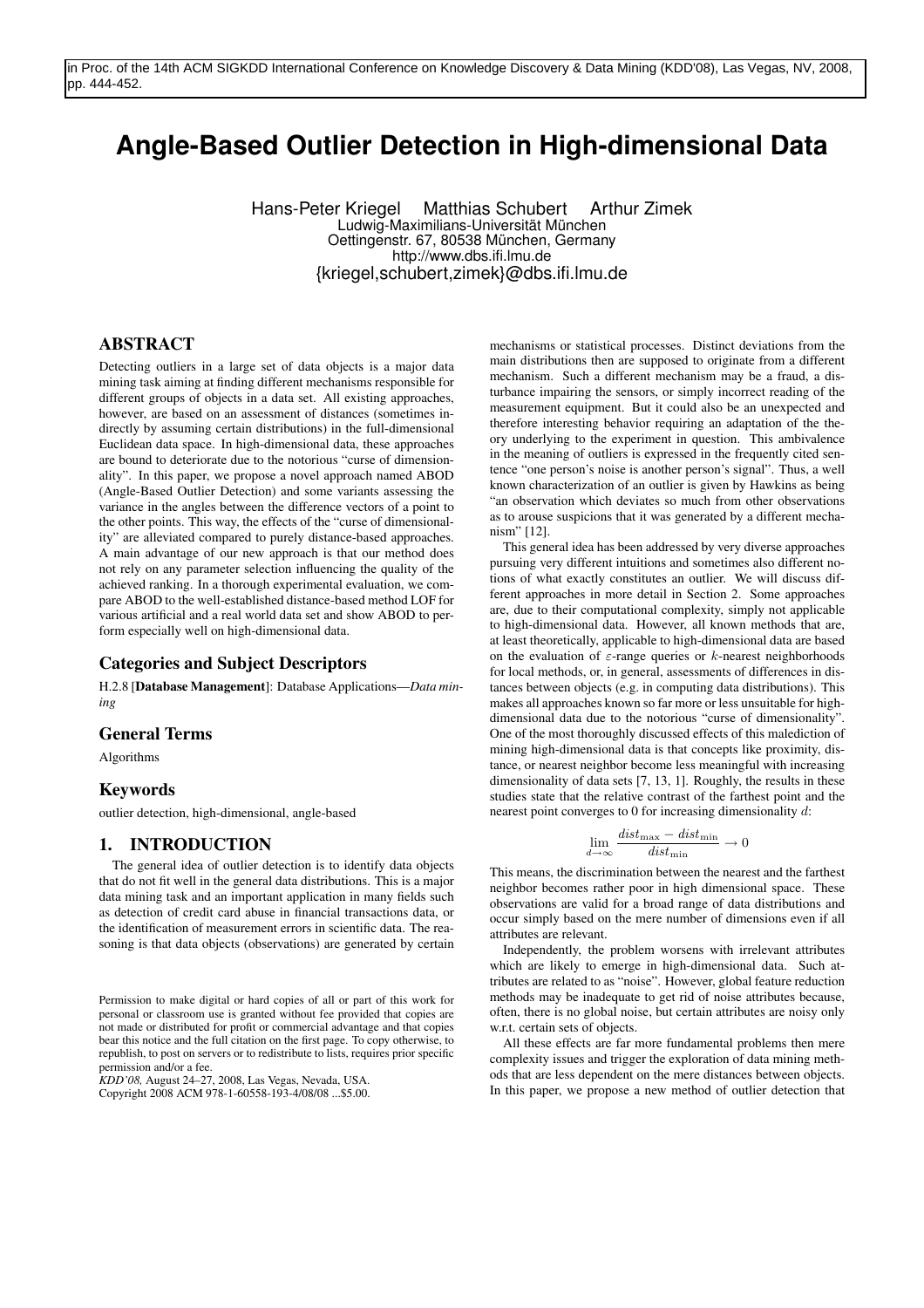still takes distances into account, but only as a secondary measure to normalize the results. The main contribution to detecting outliers is in considering the variances of the angles between the difference vectors of data objects. This measure appears to be far less sensitive to an increasing dimensionality of a data set than distance based criteria.

In the remainder of this paper, we will first discuss different approaches to outlier detection in more detail in Section 2. In Section 3, we introduce our new approach and discuss its properties. We evaluate the proposed method in Section 4. In Section 5, we conclude the paper.

# 2. RELATED WORK

The general problem of identifying outliers has been addressed by very different approaches that can be roughly classified as global versus local outlier models. A global outlier model leads to a binary decision of whether or not a given object is an outlier. A local outlier approach rather assigns a degree of outlierness to each object. Such an "outlier factor" is a value characterizing each object in "how much" this object is an outlier. In those applications where it is interesting to rank the outliers in the database and to retrieve the top- $n$  outliers, a local outlier approach is obviously preferable.

A different classification of outlier approaches discerns between supervised and unsupervised approaches. A supervised approach is based on a set of observations where the status of being an outlier or not is known and the differences between those different types of observations is learned. An example for this type of approaches is [33]. Usually, supervised approaches are also global approaches and can be considered as very unbalanced classification problems (since the class of outliers has inherently relatively few members only). However, in most cases outlier detection is encountered as an unsupervised problem since one does not have enough previous knowledge for supervised learning.

Statistical approaches to the identification of outliers are based on presumed distributions of objects. The classical textbook of Barnett and Lewis [5] discusses numerous tests for different distributions. The tests are optimized for each distribution dependent on the specific parameters of the corresponding distribution, the number of expected outliers, and the space where to expect an outlier. Problems of these classical approaches are obviously the required assumption of a specific distribution in order to apply a specific test. Furthermore, all tests are univariate and examine a single attribute to determine an outlier. Related approaches combine given models and supervised learning methods but still assume the distribution of objects to be known in advance [31, 32]. Sometimes, the data are assumed to consist of  $k$  Gaussian distributions and the means and standard deviations are computed data driven. However, these methods are not really robust, since mean and standard deviation are rather sensitive to outliers and the potential outliers are still considered for the computation step. In [25], a more robust estimation of the mean and the standard deviation is proposed in order to tackle this problem.

Depth based approaches organize data objects in convex hull layers expecting outliers from data objects with shallow depth values only [30, 26, 16]. These approaches from computer graphics are infeasible for data spaces of high dimensionality due to the inherent exponential complexity of computing convex hulls.

Deviation-based outlier detection groups objects and considers those objects as outliers that deviate considerably from the general characteristics of the groups. This approach has been pursued e.g. in [4, 27]. The forming of groups at random is rather arbitrary and so are the results depending on the selected groups. Forming groups at random, however, is inevitable in order to avoid exponential complexity.

The distance based notion of outliers unifies distribution based approaches [17, 18]. An object  $x \in \mathcal{D}$  is an outlier if at least a fraction  $p$  of all data objects in  $D$  has a distance above  $D$  from x. Variants of the distance based notion of outliers are [24], [20], and  $[6]$ . In  $[24]$ , the distances to the k nearest neighbors are used and the objects are ranked according to their distances to their kth nearest neighbor. A partition-based algorithm is then used to efficiently mine top- $n$  outliers. An approximation solution to enable scalability with increasing data dimensionality is proposed in [3]. However, as adaptation to high-dimensional data, only the time-complexity issue is tackled. The inherent problems of highdimensional data are not addressed by this or any other approach. On the contrary, the problems are even aggravated since the approximation is based on space filling curves. Another approximation based on reference points is proposed in [23]. This approximation, too, is only on low-dimensional data shown to be valuable.

The idea of using the  $k$  nearest neighbors already resembles density based approaches that consider ratios between the local density around an object and the local density around its neighboring objects. These approaches therefore introduce the notion of local outliers. The basic idea is to assign a density-based local outlier factor (LOF) to each object of the database denoting a degree of outlierness [8]. The LOF compares the density of each object o of a database  $D$  with the density of the  $k$  nearest neighbors of  $o$ . A LOF value of approximately 1 indicates that the corresponding object is located within a region of homogeneous density (i.e. a cluster). If the difference between the density in the local neighborhood of  $o$ and the density around the  $k$  nearest neighbors of  $o$  is higher,  $o$ gets assigned a higher LOF value. The higher the LOF value of an object  $o$  is, the more distinctly is  $o$  considered an outlier.

Several extensions and refinements of the basic LOF model have been proposed, e.g. a connectivity-based outlier factor (COF) [29] or a spatial local outlier measure (SLOM) [28]. Using the concept of micro-clusters to efficiently mine the top- $n$  density-based local outliers in large databases (i.e., those  $n$  objects having the highest LOF value) is proposed in [14]. A similar algorithm is presented in [15] for an extension of the LOF model using also the reverse nearest neighbors additionally to the nearest neighbors and considering a symmetric relationship between both values as a measure of outlierness.

In [22], the authors propose another local outlier detection schema named Local Outlier Integral (LOCI) based on the concept of a multi-granularity deviation factor (MDEF). The main difference between the LOF and the LOCI outlier model is that the MDEF of LOCI uses  $\varepsilon$ -neighborhoods rather than k nearest neighbors. The authors propose an approximative algorithm computing the LOCI values of each database object for any  $\varepsilon$  value. The results are displayed as a rather intuitive outlier plot. This way, the approach becomes much less sensitive to input parameters. Furthermore, an exact algorithm is introduced for outlier detection based on the LOCI model.

The resolution-based outlier factor (ROF) [9] is a mix of the local and the global outlier paradigm. The outlier schema is based on the idea of a change of resolution. Roughly, the "resolution" specifies the number of objects considered to be neighbors of a given data object and, thus, is a data driven concept based on distances rather than on concepts like the k nearest neighbors or an  $\varepsilon$ -neighborhood that rely on user-specified parametrization.

An approach claimed to be suitable for high dimensional data is proposed in [2]. The idea resembles a grid-based subspace clustering approach where not dense but sparse grid cells are sought to report objects within sparse grid cells as outliers. Since this is ex-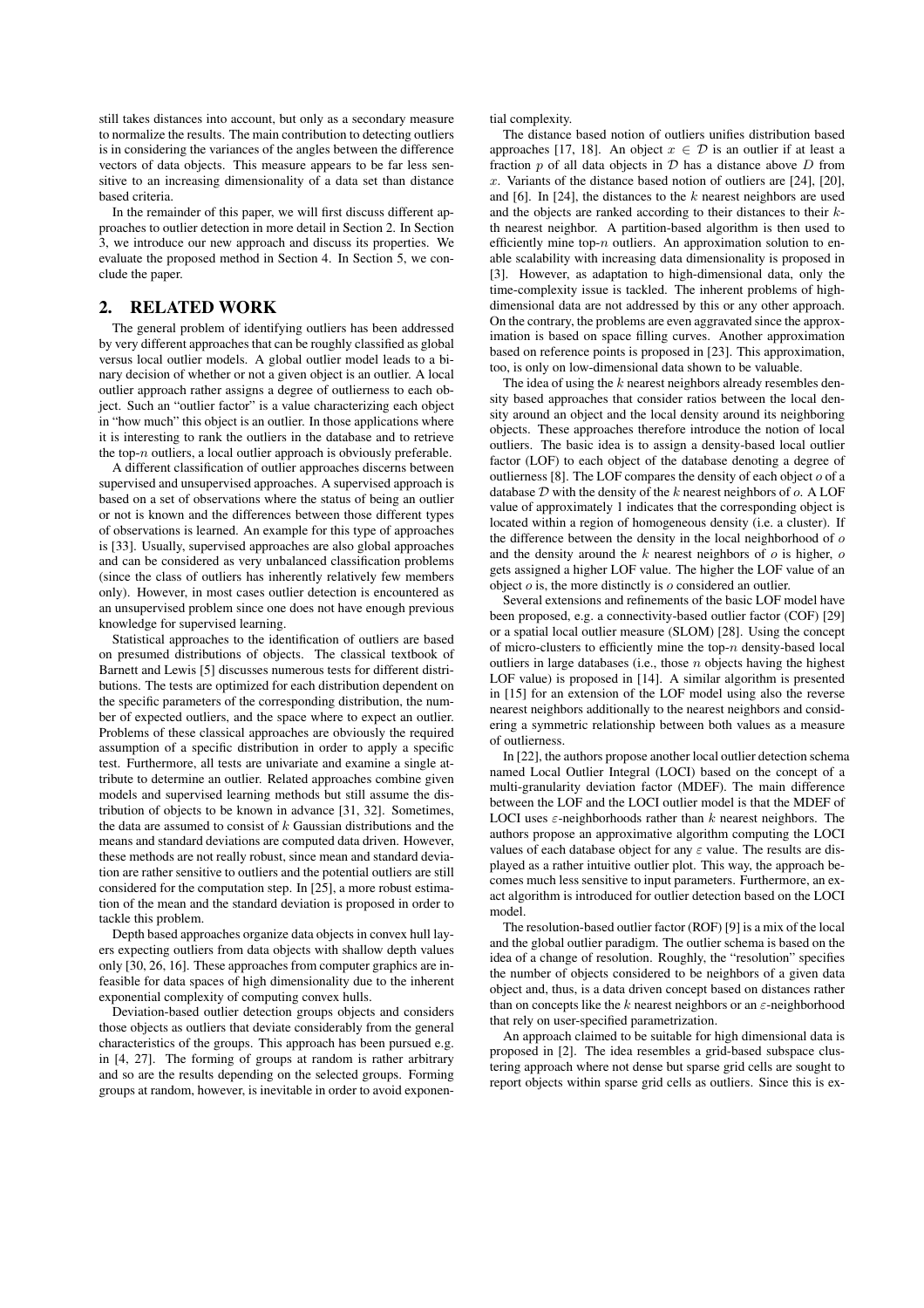

Figure 1: Intuition of angle-based outlier detection.

ponential in the data dimensionality, an evolutionary algorithm is proposed to search heuristically for sparse cells.

As an extension of the distance based outlier detection, some algorithms for finding an explanation for the outlierness of a point are proposed in [19]. The idea is to navigate through the lattice of combinations of attributes and to find the most significant combination of attributes where the point is an outlier. This is an interesting feature because an explicit and concise explanation why a certain point is considered to be an outlier (so that a user could conveniently gain some insights in the nature of the data) has not been provided by any other outlier detection model so far.

In summary, we find all outlier models proposed so far inherently unsuitable for the requirements met in mining high-dimensional data since they rely implicitly or explicitly on distances. Aiming to explain why a point is an outlier, we found only one other approach proposed in the literature deriving subsets of attributes where an object is an outlier most significantly, based on a global outlier model.

In the classification of outlier models, our new approach is unsupervised and can be regarded as a local approach. Generally, local outlier detection models have shown better accuracy than global outlier detection models. Therefore, as one of the most prominent local methods, LOF will be used as competitor in comparison to our new approach.

# 3. ANGLE-BASED OUTLIER DETECTION

### 3.1 General Idea

As elaborated above (see Section 1), comparing distances becomes more and more meaningless with increasing data dimensionality. Thus, mining high-dimensional data requires different approaches to the quest for patterns. Here, we propose not only to use the distance between points in a vector space but primarily the directions of distance vectors. Comparing the angles between pairs of distance vectors to other points helps to discern between points similar to other points and outliers. This idea is motivated by the following intuition. Consider a simple data set as illustrated in Figure 1. For a point within a cluster, the angles between difference vectors to pairs of other points differ widely. The variance of the angles will become smaller for points at the border of a cluster. However, even here the variance is still relatively high compared to the variance of angles for real outliers. Here, the angles to most pairs of points will be small since most points are clustered in some directions.

The corresponding spectra for these three types of points are illustrated for a sample data set in Figure 2. As the graph shows, the spectrum of angles to pairs of points remains rather small for an outlier whereas the variance of angles is higher for border points of



Figure 2: Spectra of angles for different types of points.

a cluster and very high for inner points of a cluster.

As a result of these considerations, an angle-based outlier factor (ABOF) can describe the divergence in directions of objects relatively to one another. If the spectrum of observed angles for a point is broad, the point will be surrounded by other points in all possible directions meaning the point is positioned inside a cluster. If the spectrum of observed angles for a point is rather small, other points will be positioned only in certain directions. This means, the point is positioned outside of some sets of points that are grouped together. Thus, rather small angles for a point  $\vec{P}$  that are rather similar to one another imply that  $\vec{P}$  is an outlier.

### 3.2 Angle-based Outlier Detection (ABOD)

As an approach to assign the ABOF value to any object in the database D, we compute the scalar product of the difference vectors of any triple of points (i.e. a query point  $\vec{A} \in \mathcal{D}$  and all pairs  $(\vec{B}, \vec{C})$  of all remaining points in  $\mathcal{D} \setminus {\{\vec{A}\}}$  normalized by the quadratic product of the length of the difference vectors, i.e. the angle is weighted less if the corresponding points are far from the query point. By this weighting factor, the distance influences the value after all, but only to a minor part. Nevertheless, this weighting of the variance is important since the angle to a pair of points varies naturally stronger for a bigger distance. The variance of this value over all pairs for the query point  $\vec{A}$  constitutes the anglebased outlier factor (ABOF) of  $\vec{A}$ . Formally:

DEFINITION 1 (ABOF).

*Given a database*  $\mathcal{D} \subseteq \mathbb{R}^d$ , *a point*  $\vec{A} \in \mathcal{D}$ , *and a norm*  $\Vert \cdot \Vert$  :  $\mathbb{R}^d \to \mathbb{R}^+_0$ . The scalar product is denoted by  $\langle .,.\rangle : \mathbb{R}^d \times \mathbb{R}^d \to$ *R. For two points*  $\vec{B}, \vec{C} \in \mathcal{D}, \vec{BC}$  *denotes the difference vector*  $\vec{C} - \vec{B}$ .

*The* angle-based outlier factor  $ABOF(\overline{A})$  *is the variance over the angles between the difference vectors of*  $\vec{A}$  *to all pairs of points in* D *weighted by the distance of the points:*

$$
ABOF(\vec{A}) = VAR_{\vec{B},\vec{C}\in\mathcal{D}}\left(\frac{\langle \overline{AB},\overline{AC}\rangle}{\|\overline{AB}\|^2 \cdot \|\overline{AC}\|^2}\right)
$$
  

$$
= \frac{\sum_{\vec{B}\in\mathcal{D}}\sum_{\vec{C}\in\mathcal{D}}\left(\frac{1}{\|\overline{AB}\|^2 \cdot \|\overline{AC}\|^2} \cdot \frac{\langle \overline{AB},\overline{AC}\rangle}{\|\overline{AB}\|^2 \cdot \|\overline{AC}\|^2}\right)^2}{\sum_{\vec{B}\in\mathcal{D}}\sum_{\vec{C}\in\mathcal{D}}\frac{1}{\|\overline{AB}\|^2 \cdot \|\overline{AC}\|}}
$$
  

$$
- \left(\frac{\sum_{\vec{B}\in\mathcal{D}}\sum_{\vec{C}\in\mathcal{D}}\frac{1}{\|\overline{AB}\|^2 \cdot \|\overline{AC}\|}}{\sum_{\vec{B}\in\mathcal{D}}\sum_{\vec{C}\in\mathcal{D}}\frac{1}{\|\overline{AB}\|^2 \cdot \|\overline{AC}\|^2}}\right)^2
$$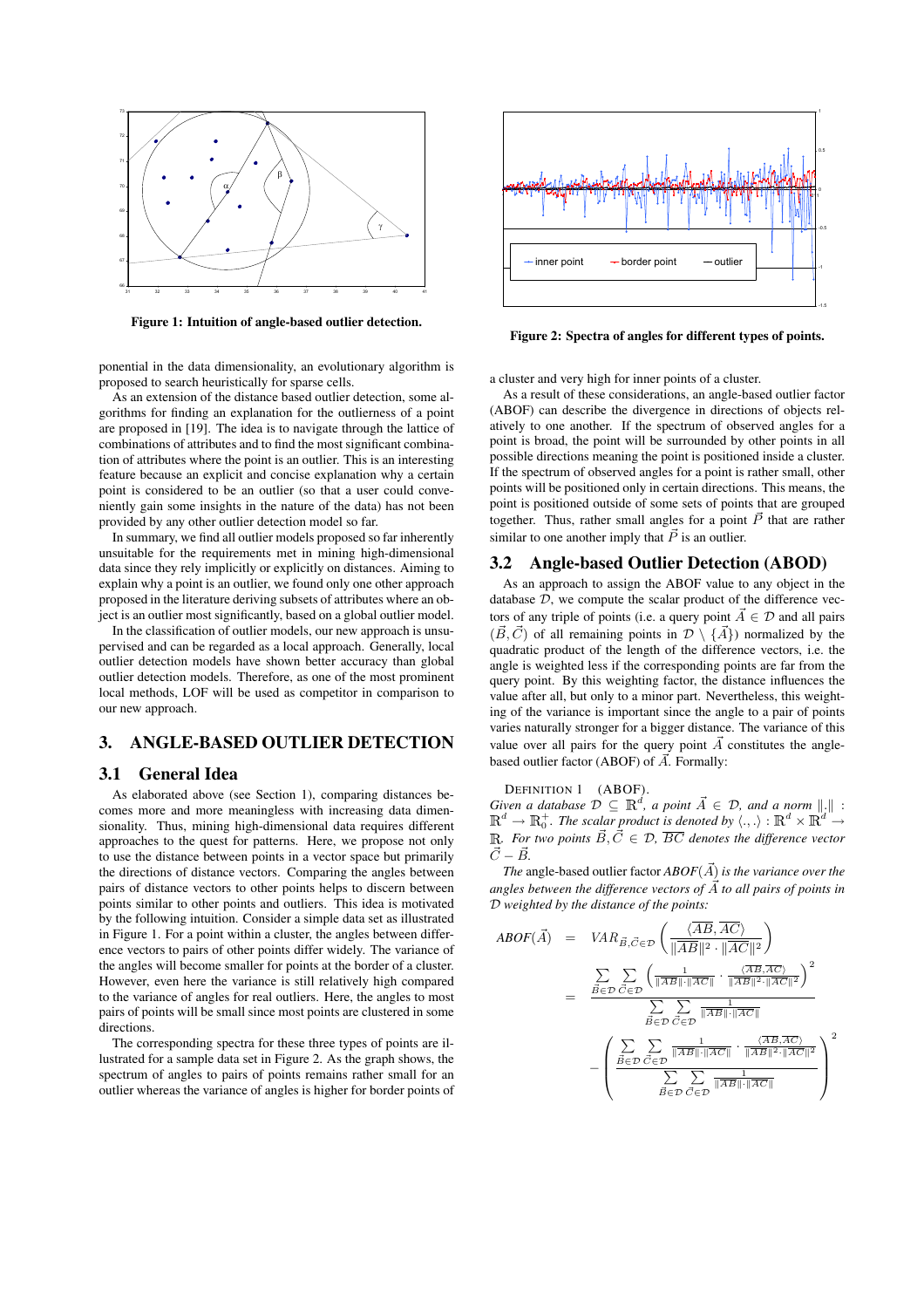

Figure 3: Ranking of points in the sample data set according to ABOF.

Note that for each triple of points in question,  $(\vec{A}, \vec{B}, \vec{C})$ , the three points are mutual different. This means, instead of  $\vec{B} \in \mathcal{D}$  and  $\vec{C} \in \mathcal{D}$ , the definition more exactly reads as  $\vec{B} \in \mathcal{D} \setminus {\{\vec{A}\}}$  and  $\vec{C} \in \mathcal{D} \backslash \{\vec{A}, \vec{B}\}\,$ , respectively. We spared this in favor of readability in this definition as well as in the following ones.

The algorithm ABOD assigns the angle-based outlier factor ABOF to each point in the database and returns as a result the list of points sorted according to their ABOF. Consider again the sample data set in Figure 1. The ranking of these points as provided by ABOD is denoted in Figure 3. In this toy-example, the top-ranked point (rank 1) is clearly the utmost outlier. The next ranks are taken by border points of the cluster. The lowest ranks are assigned to the inner points of the cluster.

Since the distance is accounted for only as a weight for the main criterion, the variance of angles, ABOD is able to concisely detect outliers even in high-dimensional data where LOF and other purely distance-based approaches deteriorate in accuracy. Furthermore, as illustrated above, ABOD allows also a different ranking of border points versus inner points of a cluster. This is not possible for most of the other outlier models.

Most outlier detection models require the user to specify parameters that are crucial to the outcome of the approach. For unsupervised approaches, such requirements are always a drawback. Thus, a big advantage of ABOD is being completely free of parameters.

On the fly, ABOD retrieves an explanation why the point is considered to be an outlier. The difference vector to the most similar object in the nearest group of points provides the divergence quantitatively for each attribute and, thus, explains why (i.e., in which attributes by how much) the point is an outlier. For the running example, the explanation for the top-ranked outlier is that it deviates from the nearest point of the nearest cluster by the difference vector as illustrated in Figure 4.

### 3.3 Speed-up by Approximation (FastABOD)

A problem of the basic approach ABOD is obvious: since for each point all pairs of points must be considered, the time-complexity is in  $O(n^3)$  which is not attractive compared e.g. to LOF which is in  $O(n^2 \cdot k)$ . In this section, we therefore discuss also an approximation algorithm. This approximation algorithm, FastABOD, approximates ABOF based on a sample of the database. We propose to use the pairs of points with the strongest weight in the variance, e.g. pairs between the  $k$  nearest neighbors. Let us note that a random set of  $k$  arbitrary data points could be used as well for this approximation. However, the nearest neighbors have the largest weights in the ABOF. Thus, employing the nearest neighbors might



Figure 4: Explanation for an outlier as provided by ABOD.

result in a better approximation, especially in data sets of low dimensionality where the distance is more meaningful.

The ABOF relaxes to an approximate ABOF as follows:

DEFINITION 2 (APPROXIMATE ABOF).<br>Given a database  $\mathcal{D} \subseteq \mathbb{R}^d$ , a point  $\vec{A} \in \mathcal{D}$ , and a norm  $||.||$ : *Given a database*  $D \subseteq \mathbb{R}^d$ , *a point*  $\overline{A} \in \mathcal{D}$ , *and a norm*  $\|\cdot\|$ :<br> $\mathbb{R}^d \to \mathbb{R}_0^+$ . The scalar product is denoted by  $\langle ., . \rangle : \mathbb{R}^d \times \mathbb{R}^d \to$ *R. For two points*  $\vec{B}, \vec{C} \in \mathcal{D}$ ,  $\overline{BC}$  denotes the difference vector  $\vec{C} - \vec{B}$ .  $\mathcal{N}_k(\vec{A}) \subseteq \mathcal{D}$  *denotes the set of the k nearest neighbors of* A*.*

*The* approximate angle-based outlier factor *approxABOF*<sub>k</sub> $(\overrightarrow{A})$  *is the variance over the angles between the difference vectors of*  $\vec{A}$  *to all pairs of points in*  $\mathcal{N}_k(A)$  *weighted by the distance of the points:* 

$$
\begin{split} & \mathit{approxABOF}_k(\vec{A}) = \mathit{VAR}_{\vec{B}, \vec{C} \in \mathcal{N}_k(\vec{A})}\left(\frac{\langle \overline{AB}, \overline{AC} \rangle}{\|\overline{AB}\|^2 \cdot \|\overline{AC}\|^2}\right) \\ & = \frac{\sum\limits_{\vec{B} \in \mathcal{N}_k(\vec{A})} \sum\limits_{\vec{C} \in \mathcal{N}_k(\vec{A})} \left(\frac{1}{\|\overline{AB}\| \cdot \|\overline{AC}\|} \cdot \frac{\langle \overline{AB}, \overline{AC} \rangle}{\|\overline{AB}\|^2 \cdot \|\overline{AC}\|^2}\right)^2}{\sum\limits_{\vec{B} \in \mathcal{N}_k(\vec{A})} \sum\limits_{\vec{C} \in \mathcal{N}_k(\vec{A})} \frac{1}{\|\overline{AB}\| \cdot \|\overline{AC}\|}} \\ & - \left(\frac{\sum\limits_{\vec{B} \in \mathcal{N}_k(\vec{A})} \sum\limits_{\vec{C} \in \mathcal{N}_k(\vec{A})} \frac{1}{\|\overline{AB}\| \cdot \|\overline{AC}\|} \cdot \frac{\langle \overline{AB}, \overline{AC} \rangle}{\|\overline{AB}\|^2 \cdot \|\overline{AC}\|^2}}{\sum\limits_{\vec{B} \in \mathcal{N}_k(\vec{A})} \sum\limits_{\vec{C} \in \mathcal{N}_k(\vec{A})} \frac{1}{\|\overline{AB}\| \cdot \|\overline{AC}\|}}\right)^2 \end{split}
$$

This approximation results in an acceleration of one order of magnitude. The resulting algorithm FastABOD is in  $O(n^2+n \cdot k^2)$ . This makes FastABOD suitable for data sets consisting of many points. However, the quality of the approximation depends on the number  $k$  of nearest neighbors and the quality of the selection of nearest neighbors. This quality usually deteriorates with increasing data dimensionality, as discussed above. Indeed, our experiments show that the quality of the approximation and therefore the ranking of outliers becomes worse for higher dimensional data (see Section 4).

### 3.4 Approximation as Filter-Refinement Approach (LB-ABOD)

We have seen that the approximation FastABOD is not suitable directly for high-dimensional data. Nevertheless, the outliers are usually still on a high rank, albeit occasionally not at the top rank. This observation motivates finally another approximation which is also suitable as a lower bound for ABOF. Having a lower bound approximation for the exact ABOF allows us to retrieve the best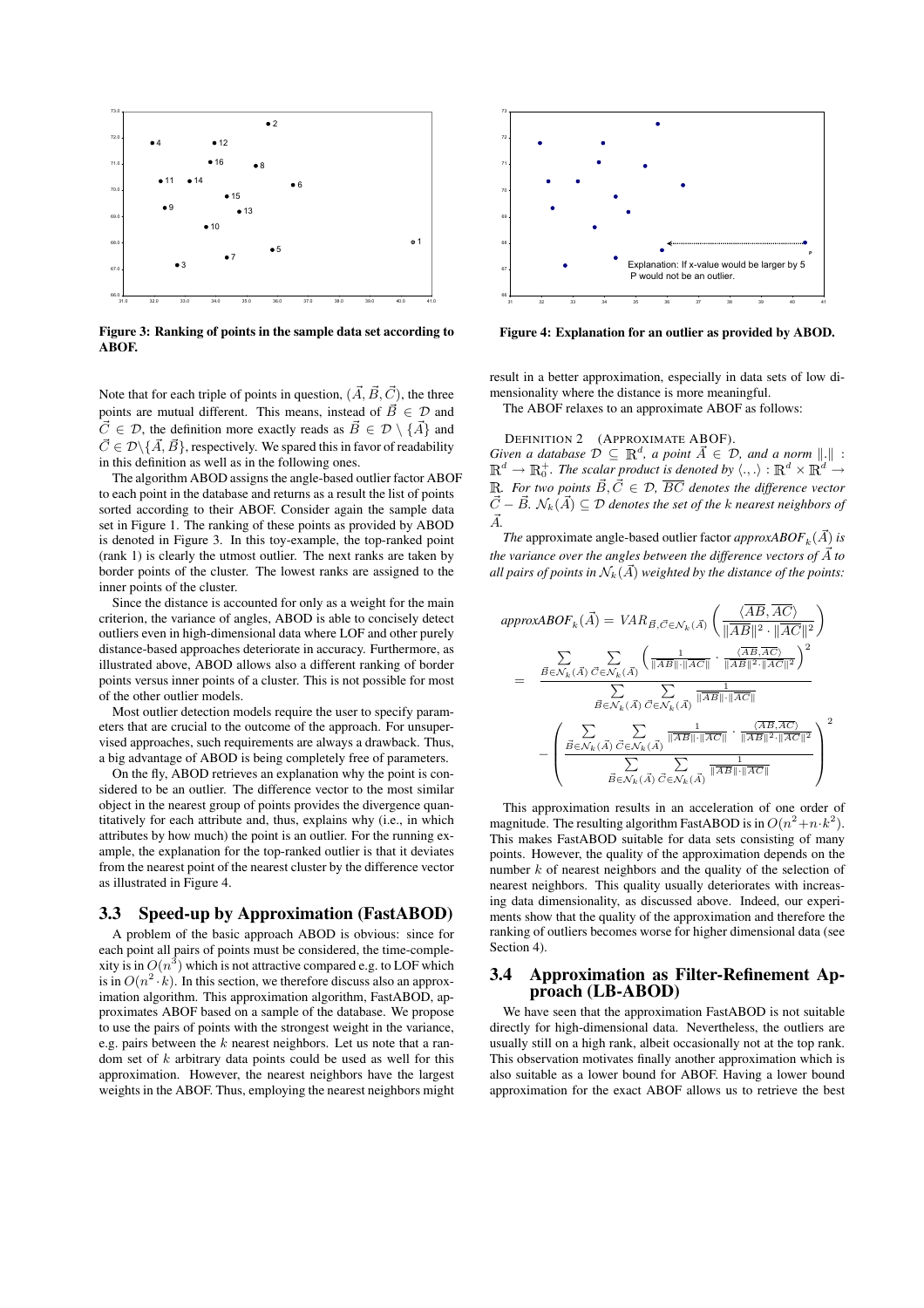outliers more efficiently. In other words, we select candidates for the top  $l$  outliers w.r.t. the lower-bound and afterwards refine the candidates until none of the remaining candidates can have a lower ABOF the largest of the best already examined data objects.

To gain a lower bound based on the FastABOD approach, we estimate approxABOF conservatively as follows:

DEFINITION 3 (LB-ABOF).

*Given a database*  $\mathcal{D} \subseteq \mathbb{R}^d$ *, a point*  $\vec{A} \in \mathcal{D}$ *, and a norm*  $\Vert \cdot \Vert$  :  $\mathbb{R}^d \to \mathbb{R}_0^+$ . The scalar product is denoted by  $\langle .,.\rangle : \mathbb{R}^d \times \mathbb{R}^d \to$  $\mathbb{R}$ *<i>. For two points*  $\vec{B}, \vec{C} \in \mathcal{D}$ *,*  $\overline{BC}$  *denotes the difference vector*  $\vec{C} - \vec{B}$ *.*  $\mathcal{N}_k(\vec{A}) \subseteq \mathcal{D}$  denotes the set of the k nearest neighbors of A*.*

*The* lower-bound for the angle-based outlier factor

 $LB-ABOF_k(\overline{A})$  *is the conservatively approximated variance over the angles between the difference vectors of*  $\vec{A}$  *to all pairs of points in* D *weighted by the distance of the points:*

$$
LB\text{-}ABOF_k(\vec{A}) = \frac{\sum\limits_{\vec{B}\in\mathcal{N}_k(\vec{A})}\sum\limits_{\vec{C}\in\mathcal{N}_k(\vec{A})}\left(\frac{1}{\|\overline{AB}\|\cdot\|\overline{AC}\|} \cdot \frac{\langle\overline{AB},\overline{AC}\rangle}{\|\overline{AB}\|^2\cdot\|\overline{AC}\|^2}\right)^2 + R_1}{\sum\limits_{\vec{B}\in\mathcal{D}}\sum\limits_{\vec{C}\in\mathcal{D}}\frac{1}{\|\overline{AB}\|\cdot\|\overline{AC}\|}}\n- \left(\frac{\sum\limits_{\vec{B}\in\mathcal{N}_k(\vec{A})}\sum\limits_{\vec{C}\in\mathcal{N}_k(\vec{A})}\frac{1}{\|\overline{AB}\|\cdot\|\overline{AC}\|} \cdot \frac{\langle\overline{AB},\overline{AC}\rangle}{\|\overline{AB}\|^2\cdot\|\overline{AC}\|^2} + R_2}{\sum\limits_{\vec{B}\in\mathcal{D}}\sum\limits_{\vec{C}\in\mathcal{D}}\frac{1}{\|\overline{AB}\|\cdot\|\overline{AC}\|}}\right)^2}\n- \left(\frac{\sum\limits_{\vec{B}\in\mathcal{N}_k(\vec{A})}\sum\limits_{\vec{C}\in\mathcal{D}}\frac{1}{\|\overline{AB}\|\cdot\|\overline{AC}\|}}{\|\overline{AB}\|\cdot\|\overline{AC}\|}\n- \left(\frac{\sum\limits_{\vec{B}\in\mathcal{N}_k(\vec{A})}\sum\limits_{\vec{C}\in\mathcal{D}}\frac{1}{\|\overline{AB}\|\cdot\|\overline{AC}\|}}{\|\overline{AB}\|\cdot\|\overline{AC}\|}\n- \left(\frac{\sum\limits_{\vec{B}\in\mathcal{N}_k(\vec{A})}\sum\limits_{\vec{C}\in\mathcal{N}_k(\vec{A})}\frac{1}{\|\overline{AB}\|\cdot\|\overline{AC}\|}}{\|\overline{AB}\|\cdot\|\overline{AC}\|}\n- \left(\frac{\sum\limits_{\vec{B}\in\mathcal{N}_k(\vec{A})}\sum\limits_{\vec{C}\in\mathcal{N}_k(\vec{A})}\frac{1}{\|\overline{AB}\|\cdot\|\overline{AC}\|}}{\|\overline{AB}\|\cdot\|\overline{AC}\|}\n- \left(\frac{\sum\limits_{\vec{B}\in\mathcal{N
$$

In Definition 3, the remainders  $R_1$  and  $R_2$  are responsible for the difference between the approximation based on the sample of the  $k$  nearest neighbors and the complete ABOF. Note that this approximation is normalized by the sum of the inverse norms of the difference vectors of all pairs of the complete database, not only all pairs of the set of k nearest neighbors as in the approximate ABOF. However, the sum and squared sum necessary for calculating the variance are approximated only over the  $k$  nearest neighbors. Thus, a difference remains to the complete ABOF. We have to make sure that  $ABOF(\vec{A}) - LB-ABOF_k(\vec{A}) \geq 0$ . Furthermore, this conservative approximation must be computable much more efficiently than calculating the ABOF. This way, LB-ABOF can serve as a lower bound for a filter-refinement approach.

Since the normalization factor is built by summing up the weights for each angle being observed at  $\vec{A}$ , a straight forward calculation would have a quadratic complexity. Thus, a first step to efficiently calculating LB-ABOF is to find a linear method to compute the normalization factor. This is possible because of the following observation:

$$
\sum_{\vec{B}\in\mathcal{D}}\sum_{\vec{C}\in D}\frac{1}{\|\overline{AB}\|\cdot\|\overline{AC}\|}=\sum_{\vec{B}\in\mathcal{D}}\frac{1}{\|\overline{AB}\|}\cdot\sum_{\vec{C}\in\mathcal{D}}\frac{1}{\|\overline{AC}\|}
$$

Thus, we can calculate the sum of the inverse distances over all objects first, and afterwards, we add up the products of the inverse distance vectors of each object  $\vec{B}$  with this sum.

To guarantee that LB-ABOF is a conservative approximation of ABOF, we have to find conservative estimates for the remainders  $R_1$  and  $R_2$ .  $R_1$  is the remainder of the squared sum. This means, the larger  $R_1$  is the larger is the complete variance. Thus,  $R_1$  has to be selected as small as possible. Since  $R_1$  is a sum of weighted angles,  $R_1$  has to be approximated by 0 which would be the case if all of the observed missing angles would be orthogonal. The second remainder  $R_2$  increases the weighted sum over all angles

being squared and subtracted from the square sum. Thus, in order to find a conservative approximation of the ABOF,  $R_2$  has to be as large as possible. To find the largest possible value of  $R_2$ , we start by assuming the maximum value of the angle, which is 1, for each addend. However, we have a weighted sum and thus,  $R_2$  is given by the sum of weights for all unknown angles. To efficiently compute  $R_2$ , we calculate the complete sum over all possible pairs of objects which can be done in linear time, as shown above. By subtracting the already observed factors from this sum, we can find a maximum approximation of  $R_2$ :

$$
\sum_{\vec{B}\in \mathcal{D}}\sum_{\vec{C}\in \mathcal{D}}\frac{1}{\|\overline{AB}\|^3\cdot \|\overline{AC}\|^3}-\sum_{\vec{B}\in \mathcal{N}_k(\vec{A})}\sum_{\vec{C}\in \mathcal{N}_k(\vec{A})}\frac{1}{\|\overline{AB}\|^3\cdot \|\overline{AC}\|^3}.
$$

Based on the conservative approximation LB-ABOF, we propose the following procedure LB-ABOD as efficient algorithm to find the top  $l$  outliers w.r.t. to the ABOF :

- 1. For each point  $\vec{A} \in \mathcal{D}$ , derive the k points of highest impact (i.e., the  $k$  nearest neighbors).
- 2. Compute LB-ABOF for each point  $\vec{A} \in \mathcal{D}$ .
- 3. Organize the database objects in a candidate list ordered ascendingly w.r.t. their assigned LB-ABOF.
- 4. Determine the exact ABOF for the first l objects in the candidate list, remove them from the candidate list and insert them into the current result list.
- 5. Remove and examine the next best candidate  $\vec{C}$  from the candidate list and determine the exact ABOF. If the ABOF of  $\vec{C}$ is smaller than the largest ABOF of an object  $\vec{A}$  in the result list, remove  $\vec{A}$  from the result list and insert  $\vec{C}$  into the result list.
- 6. If the largest ABOF in the result list is smaller than the smallest approximated ABOF in the candidate list, terminate. Else, proceed with step 5.

This procedure combines the gains of FastABOD in terms of scalability with the size of the data set with the robustness of ABOD w.r.t. the dimensionality of the data set. The time complexity of the filter step is in  $O(n^2+n\cdot k^2)$  (equal to FastABOD). The refinement for r objects to be refined is in  $O(r \cdot n^2)$ . Thus, the eventual acceleration w.r.t. ABOD depends on the quality of the lower bound and the resulting number  $r$  of objects to refine. We show in Section 4 that the lower bound indeed allows for a considerable speed-up.

# 3.5 Generalization for Arbitrary Data Types: Kernel-based ABOF

An advantage of distance based approaches to outlier detection is that they are often not restricted to vector spaces. As long as there is a suitable distance function for comparing two objects, it is usually possible to apply these methods. For ABOD, on the other hand, it is necessary to provide a scalar product for comparing the data objects which seems to be more restricting than providing a distance measure. However, due to the recent interest in maximum margin learners and kernel methods in machine learning, a wide variety of meaningful kernel functions for varying types of data has been proposed [11]. Since a kernel function is basically a scalar product in a kernel space, it is possible to find outliers in a wide variety of applications whenever a suitable kernel function is available.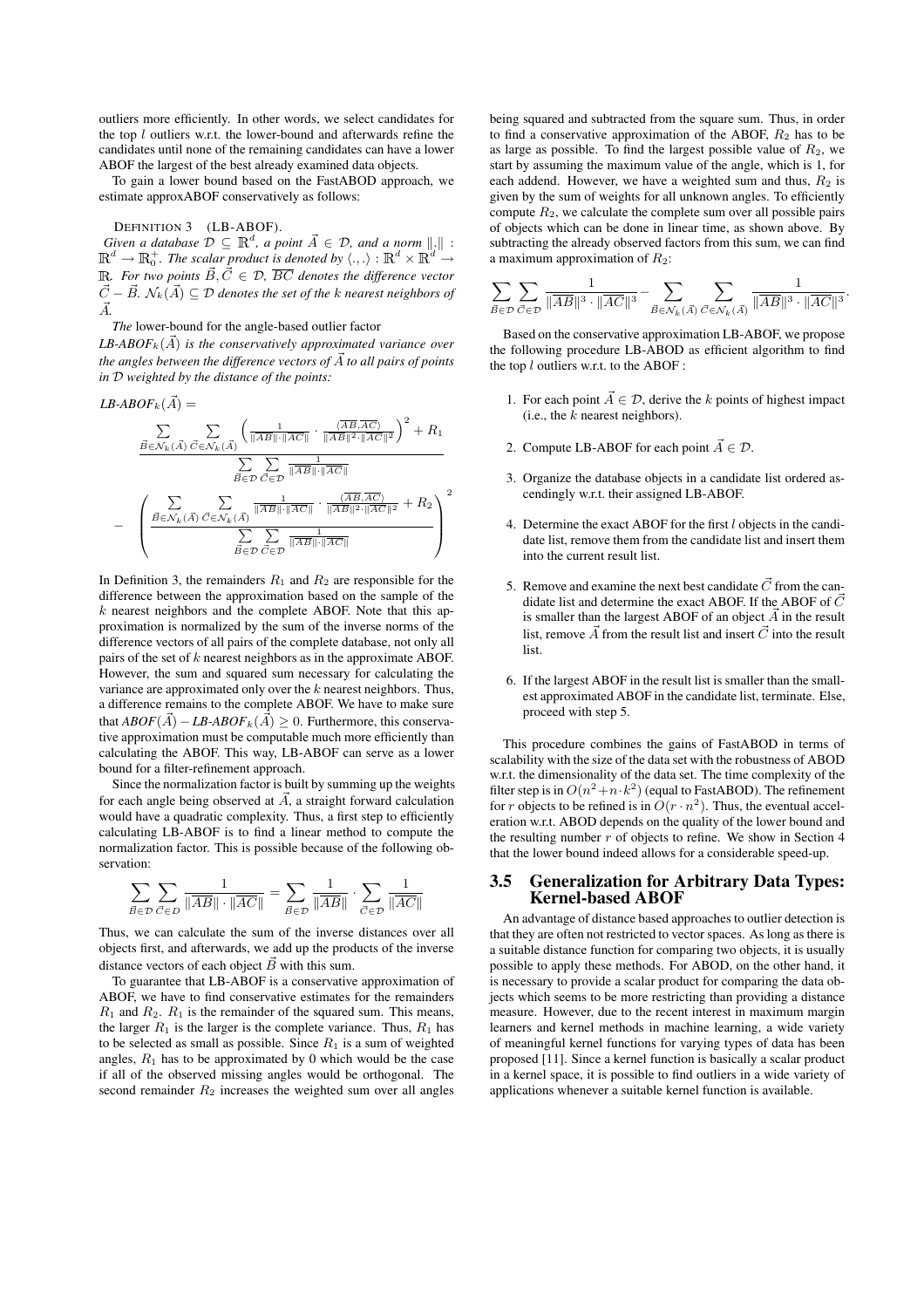

(d) 25 dimensions and 5000 data points.

Figure 5: Precision-Recall graphs on artificial data sets for 25, 50 and 100 dimensions. The upper row describes the behavior on 1000 data points and the lower row the behavior on 5000 data points

### 4. EVALUATION

We implemented our new algorithms in Java 1.5. As the most established example for distance based local outlier ranking, we additionally implemented LOF [8] into our framework. All experiments were run on a Dell Precision 690 workstation with 2 XEON 3.0 Ghz CPUs and 16Gb main memory.

### 4.1 Artificial Data

A large problem when evaluating outlier detection methods is that there are very few real world data sets where it is exactly known which objects are really behaving differently due to belonging to a different mechanism. Though there exist multiple case studies on outlier detection, the question whether an object is an outlier or not is often depending on the point of view. Another problem is that the list of possible outliers is often incomplete making it hard to evaluate whether the algorithm ranked all outliers in the database properly. Therefore, we decided to evaluate our methods on artificially generated data. Thus, we can generate outliers and ordinary data points with respect to the initial definition, i.e. an outlier is a point being generated by a different mechanism than the majority of data objects. To exactly evaluate the behavior of our new method for different dimensionalities and database sizes, we generated multiple data sets having 25, 50 and 100 dimensions. As database sizes (dbsize) we selected 500, 1,000, 5,000 and 10,000 data objects.

In order to find data sets having well-defined but not obvious outliers, we proceeded as follows. First of all, we randomly generated a Gaussian mixture model consisting of five equally weighted processes having random mean and variance values. This mixture model now describes the ordinary data points, i.e. the none-outlier data points. To build the outliers corresponding to another mechanism that does not assign all the outliers to an additional cluster, we employed a uniform distribution on the complete data space. This way we generated 10 outliers for each data set which are totally independent on the mixture model describing the general data distribution. Let us note that it is possible that some outliers might be generated in an area being populated by none-outlier objects drawn from the Gaussian mixture model. Thus, even if an outlier detection mechanism works well, it does not necessarily have to rank all outliers into top positions.

### 4.2 Effectiveness

In this set of experiments, we compared the quality of the ranking provided by our new algorithms to each other and to LOF. To measure the capability of each algorithm to retrieve the most likely outliers first, we used precision and recall graphs. In other words, we successively retrieve the most likely outlier until all ten outliers are retrieved. For each result set, we measured precision and recall. Since the recall is the percentage of all outliers in the data set which were already retrieved, we can observe a new recall level for each additional outlier being found. For each of these recall levels, we now measure the precision, i.e. how many objects in the current result set are indeed outliers. In our experiments, we compared FastABOD, ABOD and LOF for multiple database sizes and dimensionalities. For LOF, we varied the parameter  $MinPts$ from 10 to 25. The sample size of FastABOD was determined by  $0.1 \cdot dbsize.$ 

Figure 5 displays the observed precision recall graphs for two different database sizes, 1000 and 5000 data points. For each size, we compare three different dimensionalities: 25, 50 and 100. Starting with the comparably low dimensionality of 25 (cf. Figure 5(a) and Figure 5(d)), it can be observed that all methods had difficulties in both data sets with detecting all ten outliers. In Figure 5(a), ABOD clearly offered the best ranking while both other methods FastABOD and LOF did not perform very well for the larger recall levels. In Figure 5(d), all three methods offered comparable results. To conclude the advantage of angle based outlier detection are not very evident on this comparably low dimensional data set. The next two data sets contain 50 dimensional feature points (cf. Figure 5(b) and Figure 5(e)). In this medium dimensionality, ABOD starts to display its advantages for high-dimensional data. While LOF performs very bad on both data sets, FastABOD still can compete with ABOD for small recall levels. However, while ABOD performs almost perfect on the smaller data set (cf. Figure 5(b) ) by ranking all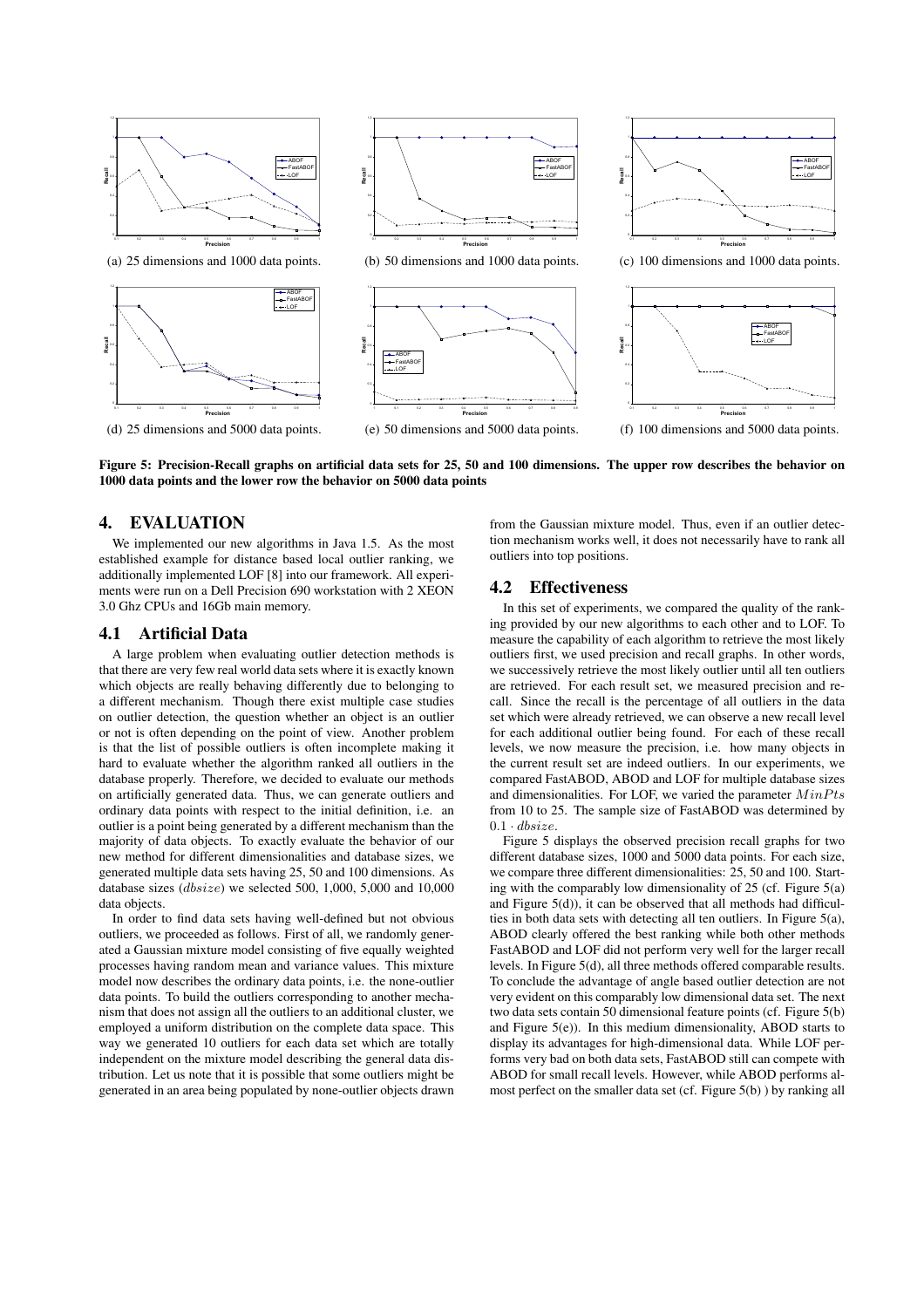**cpu time for outlier detection on different database sizes**



Figure 6: Comparison of CPU times of LOF, LB-ABOD, FastA-BOD and ABOD for 4 sizes of databases.

ten outliers between the top 11 objects, FastABOD only retrieves two outliers before retrieving a none-outlier object. In the larger data set (cf. Figure 5(e)), ABOD achieves a perfect performance for the first five recall levels. However, for the remaining 5 objects the ranking of ABOD contains some none-outliers before retrieving all outliers. Nevertheless, ABOD provides the best outlier ranking for the 50 dimensional data sets.

Finally, we tested the methods on a high dimensional data set of about 100 dimensions. In both data sets, ABOD ranked all ten outliers first, i.e. ABOD achieved the maximum possible performance. For the smaller data set, FastABOD performed rather bad, being even overtaken by LOF for the larger recall values. For the large data set, FastABOD performed almost perfect with only one non-outlier object at the tenth position of the ranking before retrieving all ten outliers. As expected LOF performed significantly worse on the high dimensional data. Let us note that it is not feasible to compare the performance of the methods between the different plots because the test data set were generated independently. Thus, it is possible that LOF performs better on the larger 100 dimensional data set compared to some lower dimensional data sets. The reason for this effect is that the generated outliers sometimes might be more difficult to detect. In other words, the difficulty of the problem is randomly determined for each data set and cannot easily be adjusted to be comparable between data sets. The strongly varying performance of FastABOD can be explained by the fact that FastABOD is strongly dependent on a suitable selection of the sample size which will be discussed more deeply in a later experiment. In contrast, ABOD is not dependent on finding a suitable parametrization. Therefore, it is more suitable for applications where it is not obvious whether the given object is an outlier or not. To conclude, ABOD provided a better ranking w.r.t. the precision of the top ranked objects. As can be seen in our experiments the performance of ABOD is constantly good even for large dimensionalities where LOF and the partly distance-based FastA-BOD approach do not provide top quality outlier rankings.

# 4.3 Efficiency

In this section, we compare the cpu time of each algorithm for selecting the  $n$  best outliers. Therefore, we perform experiments on four different database sizes: 500, 1000, 5000 and 10000. For this experiment, we compared ABOD, with and without the filter refinement approach LB-ABOD, to FastABOD and LOF on a data set of 25 dimensions. The sample size for FastABOD as well as the sample size for LB-ABOD were selected to be  $0.1 \cdot \textit{dbsize}$ .

The results are illustrated in Figure 6. Let us note that we used a

**Speed up of LB-ABOD compared to ABOD**



Figure 7: Speed-up factor of LB-ABOD compared to straight forward computation (ABOD).



Figure 8: Influence of the sample size to runtime and number of refinements for LB-ABOD.

logarithmic time scale in this figure because even the fastest method in the experiment, LOF, has a quadratic and therefore, super linear time complexity. As can be seen LOF ran significantly faster on all four data sets as expected. However, we can also observe that both accelerated angle based methods, FastABOD and LB-ABOD, have a comparable increase in runtime between the data sets. This underlines that both methods have also a quadratic runtime complexity. Due to the refinement step in LB-ABOD and the usually larger sample set in FastABOD, both methods need additional time to find a ranking.

Considering the runtime of an naive application of ABOD, we observe that the cubic runtime is a large restriction when directly applying ABOD to larger data sets. For example, the straight forward calculation of ABOD on a data set of 5000 data objects takes more than eight hours. Let us note that the reason for the missing value for ABOD on the data set containing 10,000 objects is that the algorithm did not finish its computations after 24 hours and, thus, we cannot name a valid runtime. Therefore, to use ABOD with data sets having larger cardinalities, it is mandatory to employ LB-ABOD. To further underline the increased efficiency in calculating the ABOF using LB-ABOD, Figure 7 displays the speed-up factor of LB-ABOD compared to a straight forward computation. For the data set containing 5000 data points, LB-ABOD computed the ranking of the top 100 outliers up to 120 times faster than ABOD. Let us note again that the only difference in the result is that LB-ABOD only provides the  $l$  top ranked results instead of ordering the complete data set with respect to the ABOF.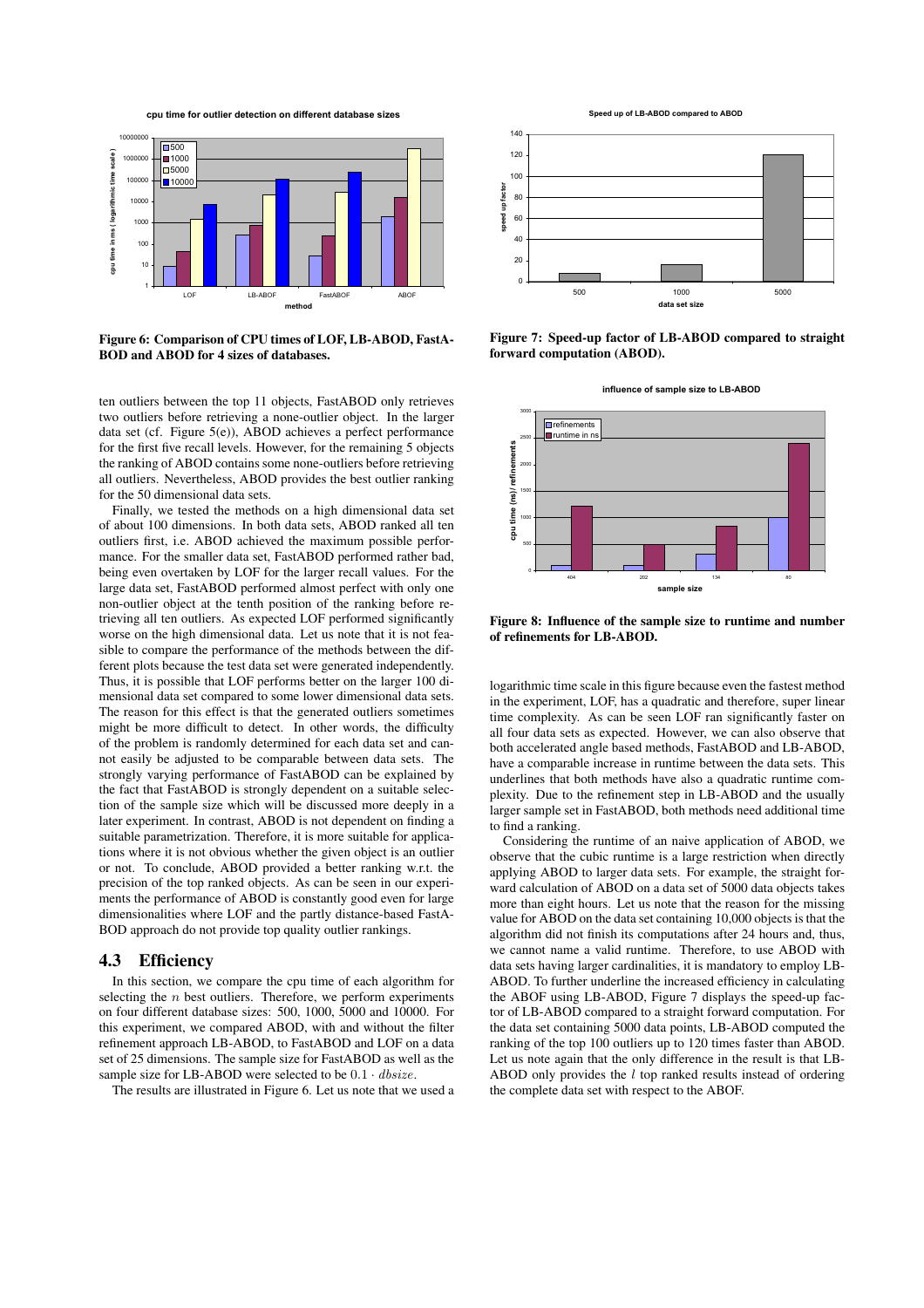

Figure 9: Influence of the sample size to runtime, precision and recall of FastABOD.

Our next experiment examines the influence of the sample size being considered in the filter step of LB-ABOD. Therefore, we compared the runtime and the number of refined candidates for 4 different sample sizes on the 50 dimensional data set containing 1000 data points. The results can be seen in Figure 8 displaying the complete cpu time for finding the top 100 outliers. Additionally, the number of refined candidates is shown for each sample size. The results indicate that if the size of the sample is selected too small ( in this case 80) the number of refined candidates comprises the complete data set leading to a cubic runtime. On the other hand, selecting the size of the sample set too large might cause only a small reduction of candidates but also increases the computation time of the filter step. Having a properly selected sample size, the filter step efficiently ranks candidates and the refinement step has to examine only a small portion of the data set. In the majority of our experiments, we usually selected the sample size to be  $0.1 \cdot absolute$ which led to the already displayed speed-up factors. Let us note that for larger data sets smaller sample sizes often offered a comparable performance.

In a final experiment on artificial data sets, we demonstrate the effect of the sample size on the simple approximation method FastA-BOD. We ran FastABOD with 3 different sample sizes, 100, 200 and 400 data points, on the 50 dimensional data set containing 1000 data points. Figure 9 displays 3 curves. Each curve is labeled by the used sample size and the cpu time in ms that was measured for FastABOD in this experiment. As expected there is a clear dependency between the sample size and the quality of the results; the larger the sample is the better is usually the ranking. Furthermore, we can additionally see that the size of the sample significantly increases the runtime. Thus, FastABOD runs 9 times faster, i.e. 2 ms instead of 18 ms, when having only 100 sample points instead of 400. To conclude, for high dimensional data FastABOD seems to be rather unsuitable due to its dependency on the distance based concept of nearest neighbors. Additionally, the quality of the outlier ranking provided by FastABOD is strongly dependent on a large enough sample size because unlike LB-ABOD the method does not correct its approximative ranking in a refinement step. Furthermore, a too large sample size leads to a strong increase of the computation time. However, for smaller dimensionalities FastABOD offers a simple way to efficient angle based outlier detection.

Let us finally remark that the effect of the dimensionality to the runtime of all four algorithms is negligible because all of the compared methods need to store distances or scalar product values, respectively, in order to assure a fast computation.



Figure 10: Top 5 ranked outliers by LOF and ABOD on the Caltech 101 image data set and a 2D shape representation.

# 4.4 Real World Data

In this section, we provide experiments on real world data in order to demonstrate that there is some semantic meaning behind the proposed outlier ranking. In our first experiment, we employ the caltech 101 data set [10]. The data set consists of 101 classes comprising 8674 images. For each image the object of interest is annotated by a polygon comprising its borders. Based on these outline, we built a 200 dimensional 2D shape descriptor describing the border of each object. Thus, in our experiments, we want to extract the 10 most uncommon 2D shapes in the data set. We again compare the result of ABOD to LOF to have a reference outlier ranking. Figure 10 contains the top 5 ranked outliers by each method. Both methods decided that the top 3 outlier shapes in the data set belong to the same images of menorahs. However, while ABOD consistently ranked further menorah images as outliers with respect to their very special 2D shape, LOF started to rank much more common forms of dollar bills or sun flowers before ranking other menorahs.

In a final experiment, we tested the explanation component of ABOD on the zoo data set from the UCI machine learning repository [21] and received the following outliers for which we derived the following explanations by building the difference vector to the most similar other data object. RANK1: Scorpion. Its most similar animal in the data set is the termite. Thus, the scorpion is an outlier because it has 8 instead of 6 legs, it is venomous and does have a tail. RANK2: Octopus. The most similar animal is the cancer. However, the octopus has 2 more legs and is cat sized.

### 5. CONCLUSION

In this paper, we introduced a novel, parameter-free approach to outlier detection based on the variance of angles between pairs of data points. This idea alleviates the effects of the "curse of dimensionality" on mining high-dimensional data where distance-based approaches often fail to offer high quality results. In addition to the basic approach ABOD, we proposed two variants: FastABOD as an acceleration suitable for low-dimensional but big data sets, and LB-ABOD, a filter-refinement approach as an acceleration suitable also for high-dimensional data. In a thorough evaluation, we demonstrate the ability of our new approach to rank the best candidates for being an outlier with high precision and recall. Furthermore, the evaluation discusses efficiency issues and explains the influence of the sample size to the runtime of the introduced methods.

### 6. REFERENCES

[1] C. C. Aggarwal, A. Hinneburg, and D. Keim. On the surprising behavior of distance metrics in high dimensional space. In *Proceedings of the 8th International Conference on Database Theory (ICDT), London, U.K.*, 2001.